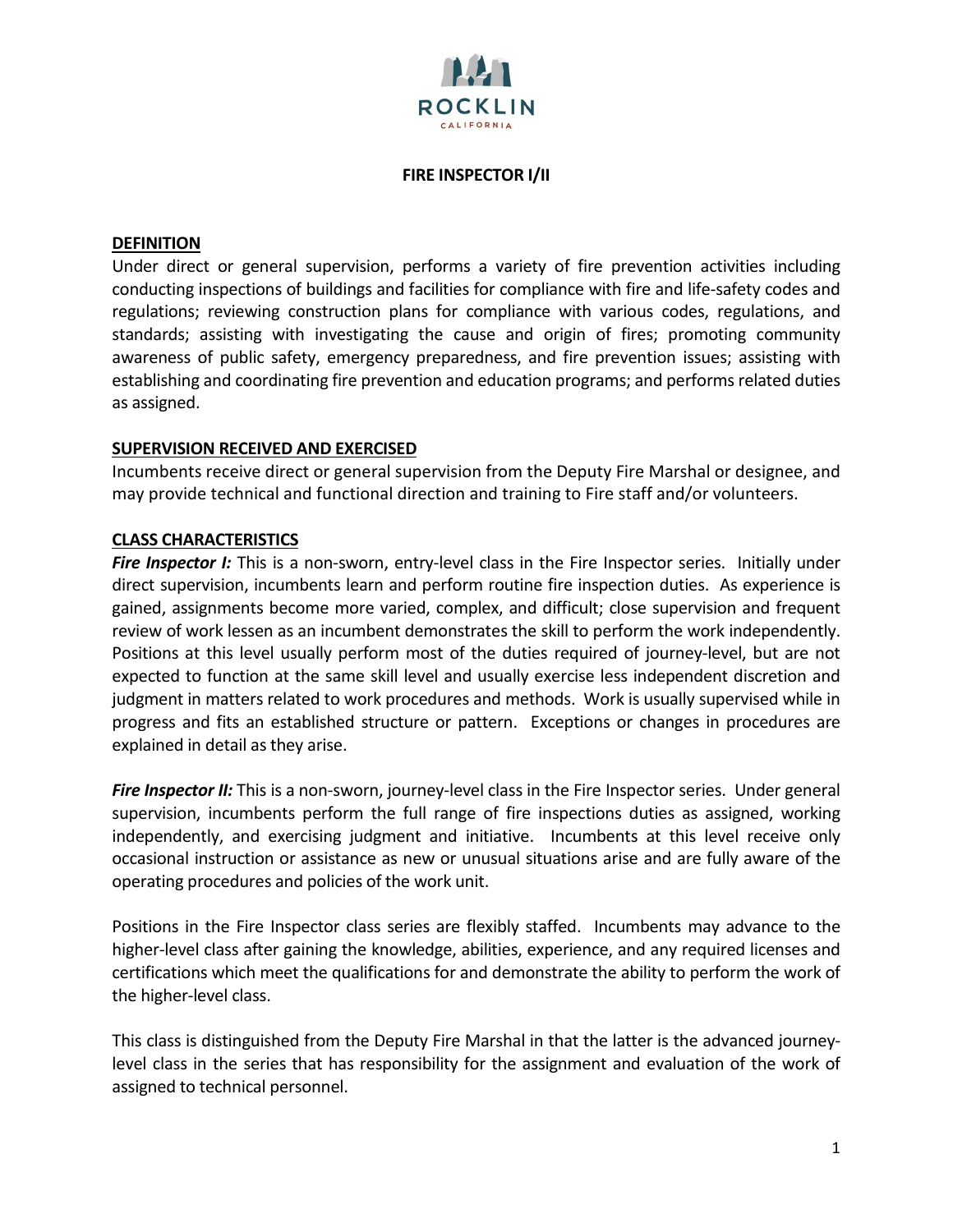### **ESSENTIAL DUTIES**

Duties may include, but are not limited to the following:

- Performs fire life safety inspections on existing buildings; inspects and tests for the proper installation and operation of fire protection systems; determines compliance with applicable codes, standards, and ordinances; makes recommendations and corrections relative to code and ordinance requirements.
- Researches, prepares, and issues fire and life safety notices, permits, and correction letters that outline compliance issues and deficiencies.
- Assists property and building owners, and tenants in resolving code violations and corrective actions to the satisfaction of the community and stakeholders.
- Prepares reports and maintains records of fire inspections and investigations work.
- Reviews construction plans for compliance with federal, state, and local fire and life safety codes and City ordinances; consults with architects and developers as required.
- Investigates complaints pertaining to violations of fire prevention laws.
- Assists with planning and conducting educational programs on fire safety, water safety, injury and fall prevention, CPR, AED, and first aid; speaks before school groups and other organizations on public safety and fire prevention.
- Develops and disseminates fire safety and code compliance materials and assists with public safety programs.
- Represents the City and Fire Department in code enforcement and public education relationships with the public, community groups, and other organizations.
- Attends a variety of continuing education classes, seminars, and/or meetings to remain current on applicable codes, regulations, policies, and procedures.
- Assists in investigating the cause and origin of fires which may include the operation of still and video cameras, gathering and preserving evidence, interviewing witnesses, preserving the fire scene, and assessing burn patterns and characteristics; presents evidence in court when required.
- Provides technical advice and assistance as requested to Fire Department personnel regarding life and safety requirements.
- Assists with specific projects and programs such as vegetation management, weed abatement, and fireworks.
- Researches, compiles, and analyzes data for special projects and various reports; assists in the preparation of City Council agenda items including the preparing of material and data.
- Performs related duties as assigned.

# **QUALIFICATIONS**

Some knowledge and abilities may be gained by employees at the entry-level while in a learning capacity.

# **Knowledge of:**

• Principles and techniques used in the inspection of residential, commercial, and other facilities, or property for preventing and/or limiting fires in the installation and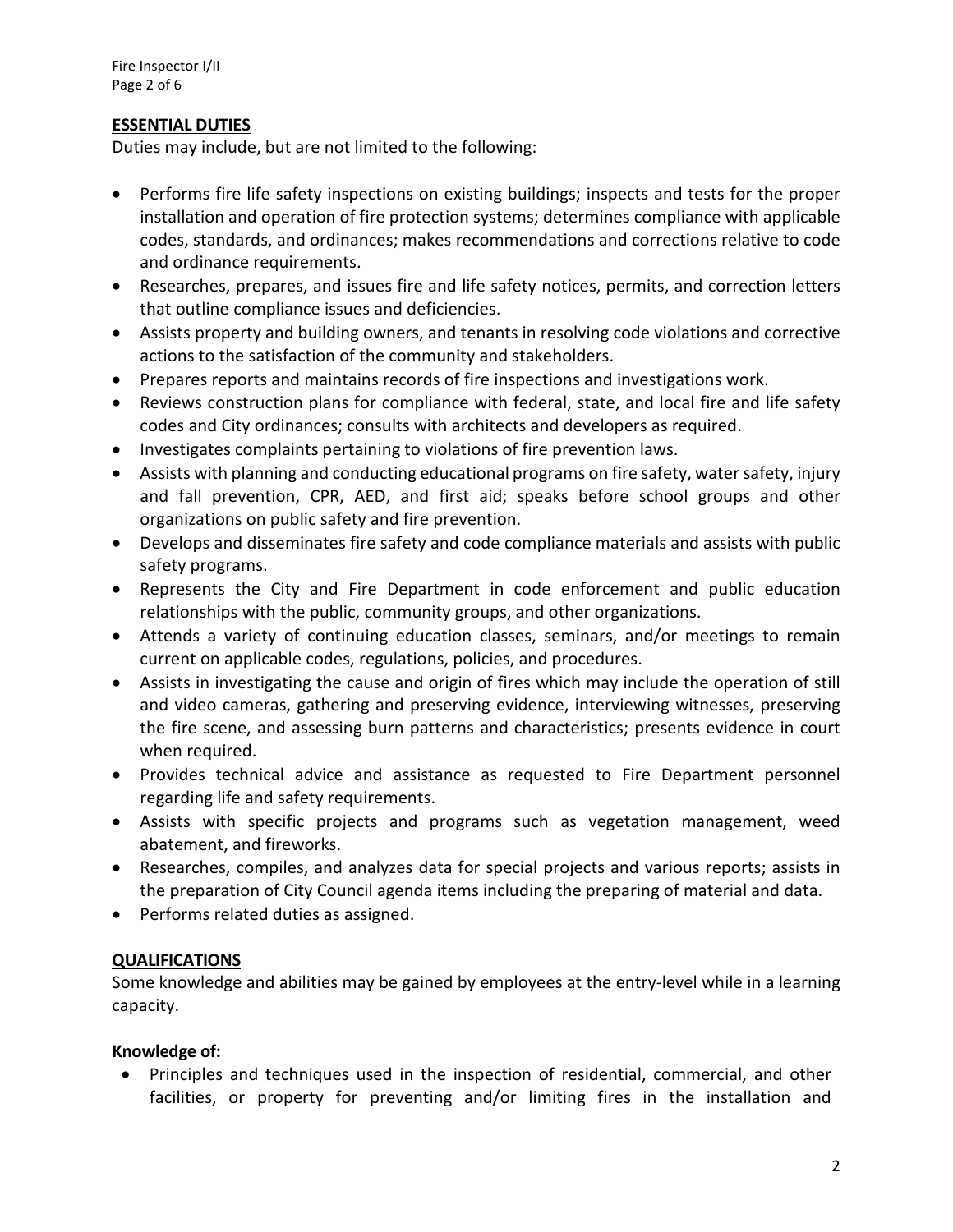maintenance of fire alarm systems and fire protection systems.

- Plan checking techniques and methods.
- Federal, state, and local codes and ordinances pertaining to fire and life safety, and building construction.
- Various codes and ordinances pertaining to building design, construction, life safety equipment and fire protection systems.
- Educational methodology as it relates to fire safety.
- Nationally recognized fire protection and safety standards.
- Hazardous materials use and storage.
- Organization policies and procedures, and administrative and standard operating guidelines of the Fire Department.
- Principles and practices of basic fire science, fire technology, and fire behavior.
- Business arithmetic and basic statistical techniques.
- Occupational hazards and standard safety practices necessary in the area of fire inspection.
- Organization and function of public agencies, including the role of a City Council, the Fire Chief, and appointed boards and commissions.
- Techniques for effectively representing the City in contacts with governmental agencies, community groups and various professional, educational, regulatory and legislative organizations.
- Techniques for providing a high level of customer service to the public and City staff, in person and over the telephone.
- Principles and techniques for working with groups and fostering effective team interaction to ensure teamwork is conducted smoothly.
- The structure and content of the English language, including the meaning and spelling of words, rules of composition, and grammar.
- Modern equipment and communication tools used for business functions and program, project, and task coordination.
- Computers and software programs (e.g., Microsoft software packages) to conduct, compile, and/or generate documentation.

#### **Ability to:**

- Perform technical specialized work in fire and life safety inspection, fire investigation, plan review, and code enforcement activities.
- Independently perform fire inspection duties, including the interpretation, explanation, application, and enforcement of policies, procedures, fire and life safety codes, regulations, and laws.
- Read, interpret, and explain building plans, fire protection system plans, fire building codes, and technical reports.
- Detect deviations from plans, regulations, and standard construction/fire prevention practices.
- Apply technical knowledge and follow proper inspection techniques to examine new construction for proper workmanship, installation, and materials.
- Use mathematical concepts to calculate measurements to determine appropriate standards in reading blueprints.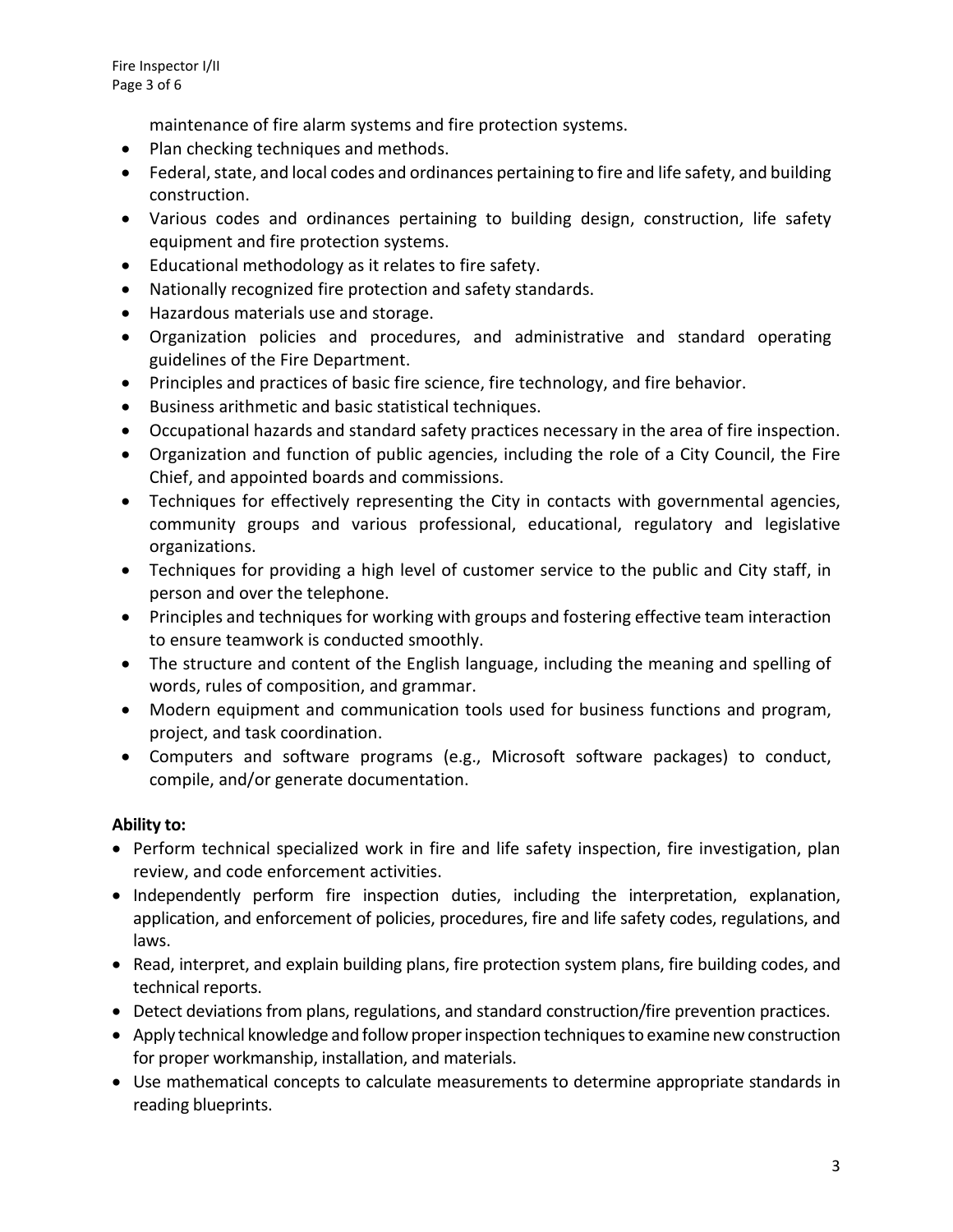Fire Inspector I/II Page 4 of 6

- Conduct thorough and detailed fact-finding investigations of fire incidents, and effectively gather, organize, evaluate, and document evidence leading to criminal prosecution.
- Interpret and apply departmental policies and procedures and pertinent local, state, and federal codes, regulations, and laws and determine compliance.
- Identify and interpret technical and numerical information.
- Observe and problem solve operational and technical policies and procedures.
- Identify, interpret, explain, and enforce violations.
- Establish and maintain a variety of filing, recordkeeping, and tracking systems.
- Prepare clear and concise reports, correspondence, procedures, and other written material.
- Compile and maintain complex and extensive records and files; prepare records and reports to be used in criminal proceedings.
- Effectively represent the department and the City in meetings with governmental agencies; various business, professional, and regulatory organizations; and in meetings with individuals.
- Independently organize work, set priorities, meet critical deadlines, and follow-up on assignments.
- Effectively use computer systems, software applications, and modern business equipment to perform a variety of work tasks.
- Communicate clearly and concisely, both orally and in writing, using appropriate English grammar and syntax.
- Use tact, initiative, prudence, and independent judgment within general policy, procedural, and legal guidelines.
- Establish, maintain, and foster positive and effective working relationships with those contacted in the course of work.

# **Education and Experience**

*A combination of education and experience which would provide the required knowledge and abilities is qualifying. Note: education may not fully substitute for the required experience unless expressly stated herein.*

# *Fire Inspector I:*

Equivalent to graduation from high school, supplemented by a minimum of six (6) units of collegelevel semester units in fire or building construction or completion of Fire Inspector course 1A and 1B; **and**

Two (2) years of full-time administrative experience in a professional office setting.

# *Fire Inspector II:*

Equivalent to graduation from high school, supplemented by a minimum of six (6) units of collegelevel semester units in fire or building construction or completion of Fire Inspector course 1A and 1B; **and**

Two (2) years of full-time experience performing fire inspection duties equivalent to a Fire Inspector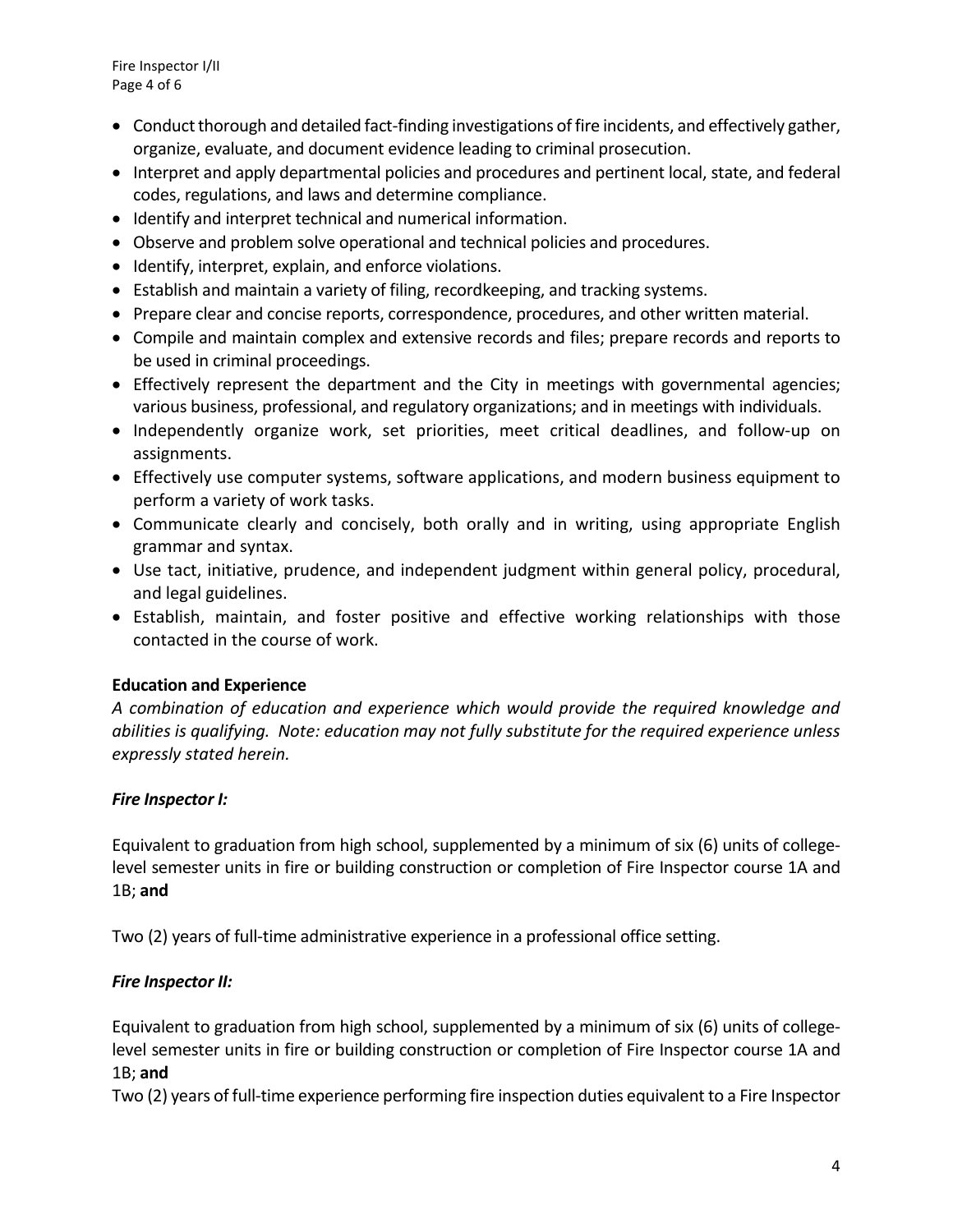I with the City of Rocklin.

# **Licenses and Certifications**

- Possession of, or ability to obtain and maintain, a valid California Class C Driver License and a satisfactory driving record is required. Individuals who do not meet this requirement due to a disability will be reviewed on a case-by-case basis.
- A certificate of completion for Hazmat First Responder Operations Training is required within twelve (12) months of appointment.
- Successful completion of a California Penal Code 832 course is required within twelve (12) months of appointment.

### **Fire Inspector I:**

• Possession of a Fire Inspector I certification issued by the California State Board of Fire Services or the International Code Council (ICC) is required within twelve (12) months of appointment.

### **Fire Inspector II:**

- Possession of a Fire Inspector I certification issued by the California State Board of Fire Services or the International Code Council (ICC) is required at the time of appointment.
- Possession of a Fire Inspector II certification issued by the California State Board of Fire Services or the ICC is required within twelve (12) months of appointment.

# **PHYSICAL DEMANDS**

Must possess mobility to work in a standard office setting and use standard office equipment, including a computer; the ability to operate a motor vehicle to visit various City sites and attend off-site meetings; vision to read printed material and view a computer screen; hearing and speech to communicate in person, before groups, and over the telephone; strength, stamina, and mobility to traverse uneven terrain, including climbing ladders, stairs, and other temporary or construction access points; finger dexterity to operate standard office equipment and access, enter, and retrieve data using a computer keyboard or calculator; and the ability to occasionally lift, carry, push, and pull materials and objects up to 40 pounds to perform the required job functions. Reasonable accommodations will be made for individuals on a case-by-case basis.

#### **ENVIRONMENTAL CONDITIONS**

Employees primarily work in an office environment with moderate noise levels, controlled temperature conditions, and no direct exposure to hazardous physical substances. Employees may also work in the field and occasionally be exposed to loud noise levels, cold and hot temperatures, inclement weather conditions, road hazards, vibrations, mechanical and/or electrical hazards, and hazardous chemical substances and fumes. Employees may interact with upset individuals in interpreting and enforcing departmental policies and procedures or the California Fire Code.